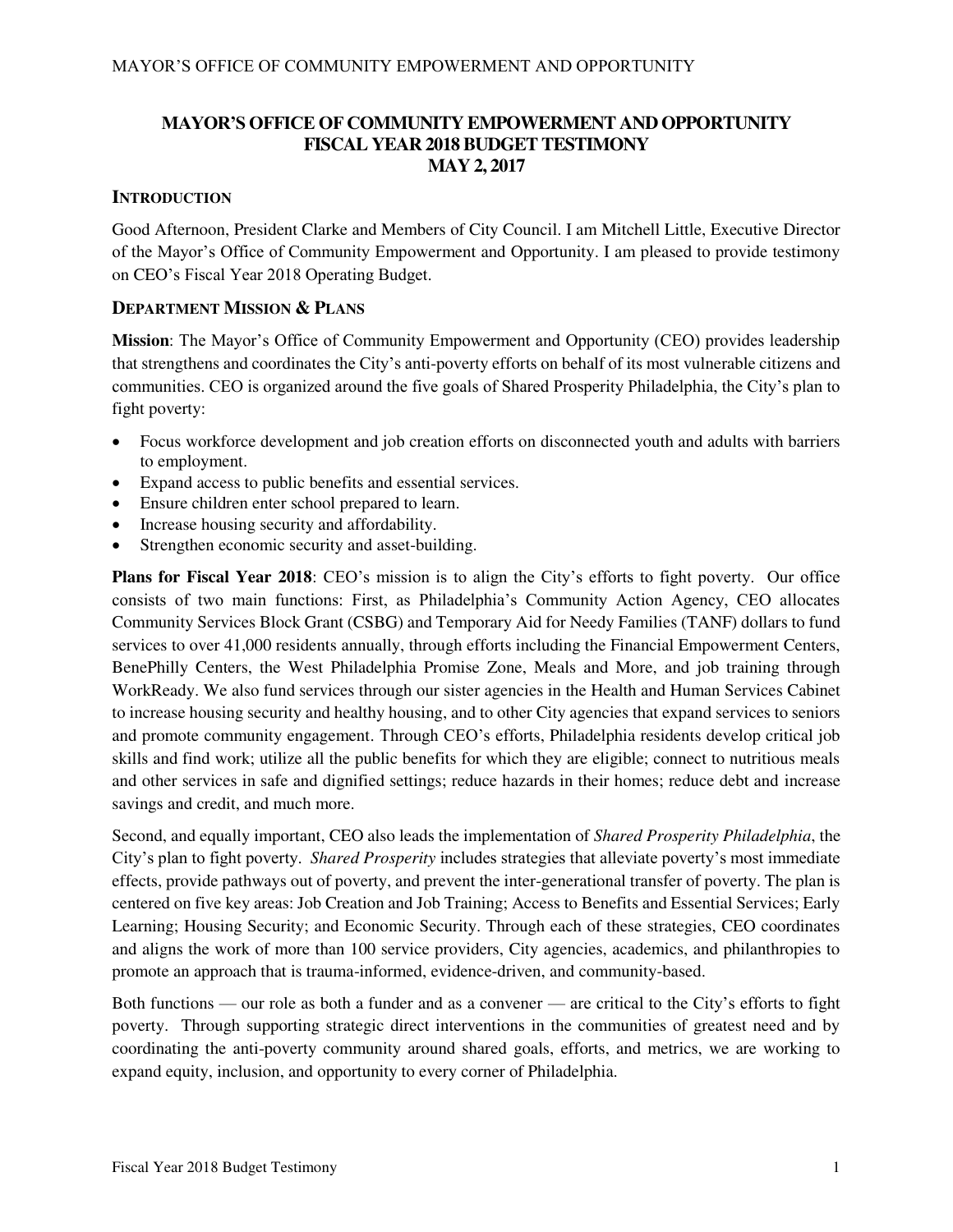Before I discuss our office's plans for the year ahead, I would be remiss not to mention briefly the Trump Administration's proposed budget blueprint. President Trump's proposal attempts to undermine our efforts by eliminating CSBG, LIHEAP, CNCS, HOME Partnership Program, Choice Neighborhoods, and other critical antipoverty and social safety net programs. As the City's antipoverty agency, we are funded almost entirely by CSBG dollars — another reason we are taking the proposed budget blueprint so very seriously.

With all that said, our work continues. Here's what we have accomplished in the past year, and where we are headed in the one to come:

- Benefits Access: CEO administers the BenePhilly program, which helps families and individuals complete and submit applications for more than 20 public benefits, such as Supplemental Nutrition Assistance Program (SNAP), Supplemental Security Income (SSI), and the Low Income Heating Assistance Program (LIHEAP). Program participants can access the program through three channels: the BenePhilly hotline for over-the-phone assistance; the eight BenePhilly centers across the City; and the BenePhilly Mobile Unit, which provides pop-up, targeted benefits enrollment assistance in underserved areas. Last month, the Mobile Unit's summer tour began, and staff will be partnering with community-based non-profits and the Mayor's Office of Education's Community Schools initiative in the months ahead. In calendar year 2016, BenePhilly screened 14,713 Philadelphia residents for benefits and completed 5,287 enrollments, yielding over \$9.3 million in benefits for program participants. In FY18, CEO will explore additional partnerships with partner agencies, including the Philadelphia Department of Prisons, Community Health Centers, and other organizations in order to improve efficiency and expand benefits access to underserved populations across the city. CEO also supports the Campaign for Working Families, which provides free tax preparation and filing services for income-eligible families and facilitates enrollment in the Earned Income Tax Credit (EITC). In the 2015 tax year, CWF completed filings for 3,200 CSBG eligible households, or 4,243 individuals, receiving \$5.8M in federal and \$270K in state tax returns. Of those 3,200 families, 1,711 families were eligible for EITC and received \$3.3M in returns.
- Workforce Development: CEO pilots and funds job training and support programs that target the hardest-to-place job seekers, such as those lacking a high school diploma, people with criminal records, and English language learners. These programs support CEO's anti-poverty mission by directing resources toward people who face the greatest barriers in the job market and are most likely to experience long-term unemployment and deep poverty. BenePhilly assists with SSI and SSDI enrollment, and some of our co-located BenePhilly Centers and Financial Empowerment Centers provide expungement services as well. *Shared Prosperity Philadelphia* included a performance target of creating at least 100 new subsidized employment opportunities with support and job training each calendar year. Contributing programs have included Center for Employment Opportunities (CEO) and Power Corps PHL, which provided 149 job seekers — many of whom are justice-involved — with assistance in FY16. Over the next five years, CEO will continue to expand these efforts by partnering to introduce new bridge programs that connect job seekers to high quality job training programs, educational and occupational supports for employment in growing industries, and other wrap-around services. CEO represents the Managing Director's Office on the Workforce Steering Committee. As a part of those efforts, CEO contributes support and leadership to plans to transition 200 seasonal city jobs to permanent jobs and is working to ensure pathways into city government are transparent and attainable to those most vulnerable.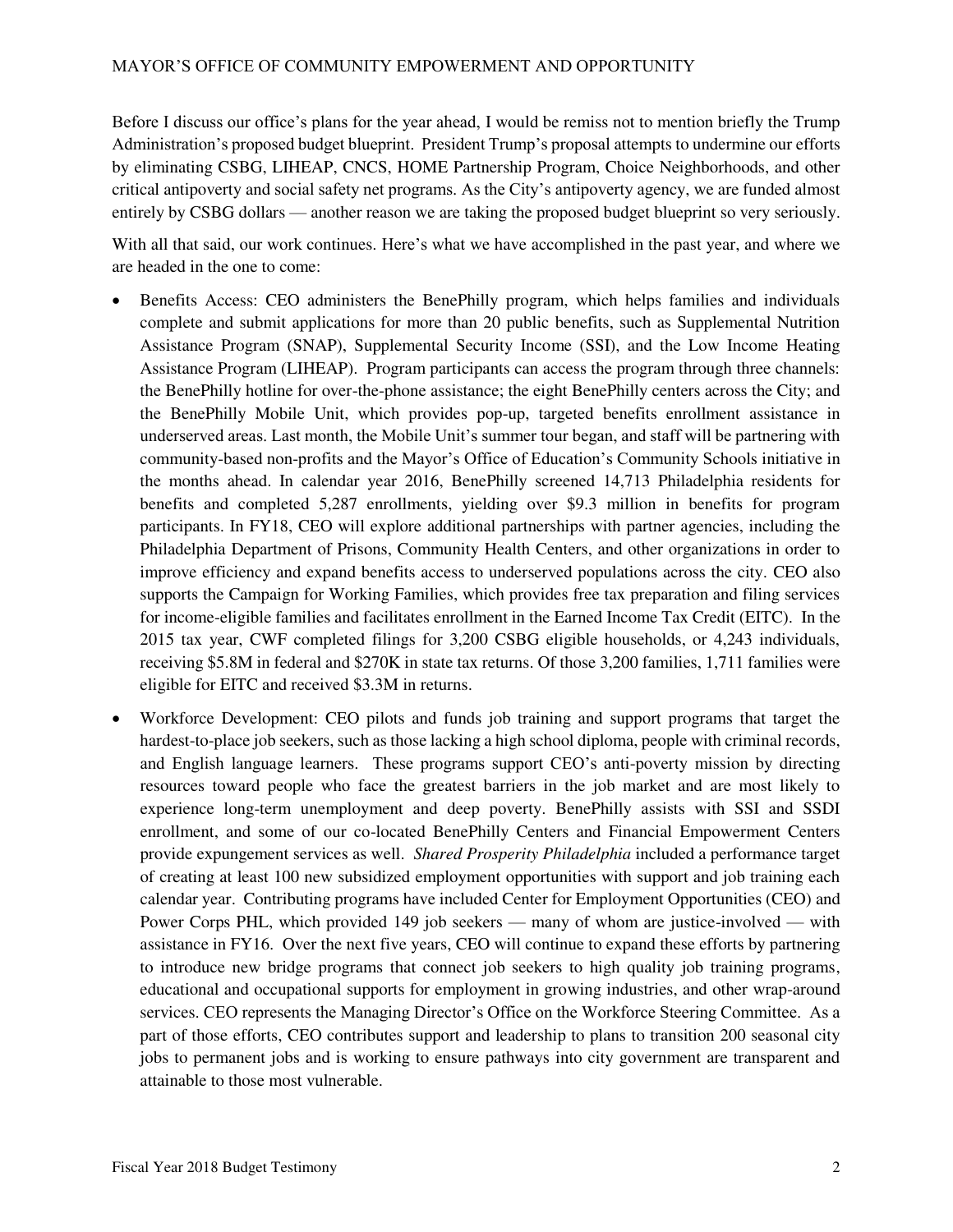- Early Learning: High-quality early learning is a proven strategy to help families out of poverty. It prepares children to succeed in school and later in life while supporting parents' workforce participation and engagement in their children's growth and development. As part of *Shared Prosperity Philadelphia*, CEO launched *A Running Start Philadelphia: for every child, birth to five*, a comprehensive plan to increase the number of children who start school ready to succeed as a result of their early learning experiences. The plan aligns public, private and non-profit agencies around four major goals and 16 strategies. Goals include:
	- o increasing families' access to high-quality early learning opportunities;
	- o expanding the supply of such opportunities, especially in the city's lowest-income neighborhoods;
	- o strengthening the early childhood workforce through professional development and improved compensation; and
	- o aligning the systems that serve children from birth to five and K-12 to maximize gains made in early childhood.

In 2016, CEO established the groundwork for the City's historic investment in pre-K by creating and helping to staff a citywide Commission on Universal Pre-K. A grant to the Child Care Facilities Fund helped 42 small child care providers, including some that are home-based, maintain or improve their Keystone STARS quality ratings. CEO developed a public information campaign that was used to launch the City's pre-K program and trained more than 200 parents, caregivers and community activists in how to find great child care. This effort will continue as CEO works with local, state and federal funders and early childhood stakeholders to streamline families' access to publicly-funded care and maximize the use of all existing resources through a one-stop enrollment system. The one-stop system will be the first of its kind in the country, and will greatly simplify access to child care and early learning programs for the City's low-income families. All of these efforts are designed to ensure Philadelphia is maximizing the use of all federal, state and local resources for early childhood, and in building a continuum of support for the City's most vulnerable children and families from birth to pre-K and elementary school.

- Housing Security: CEO is committed to supporting the housing needs of the city's most vulnerable households. This includes very low-income homeowners, who find it difficult to maintain an everaging housing stock that often requires repairs in excess of market value, and extremely low-income renter households, who face extraordinary challenges in accessing safe, decent housing that is both affordable and available. In calendar year 2016, CEO funded OHS's Homeless Prevention and Assistance Program, which helped 717 renter households—that's 1,921 individuals—avoid eviction. CEO also provided funding to the Department of Public Health's Lead Poisoning Prevention Program and Healthy Homes, Healthy Kids Program for lead remediation in 272 housing units, housing 565 children. These programs support the mission of CEO by addressing some of the sub-standard housing conditions that extremely low-income families often experience, thereby improving housing quality and supporting housing stability. CEO has established a working group of key partners that plans to use data to better identify individuals and families at-risk for eviction, and pilot new approaches to prevention.
- Economic Security: Financial insecurity is both a cause and an effect of poverty. Philadelphians need a spectrum of income supports, money management services, and asset-building opportunities to secure their financial futures. CEO is working with partner agencies to ensure that residents have access to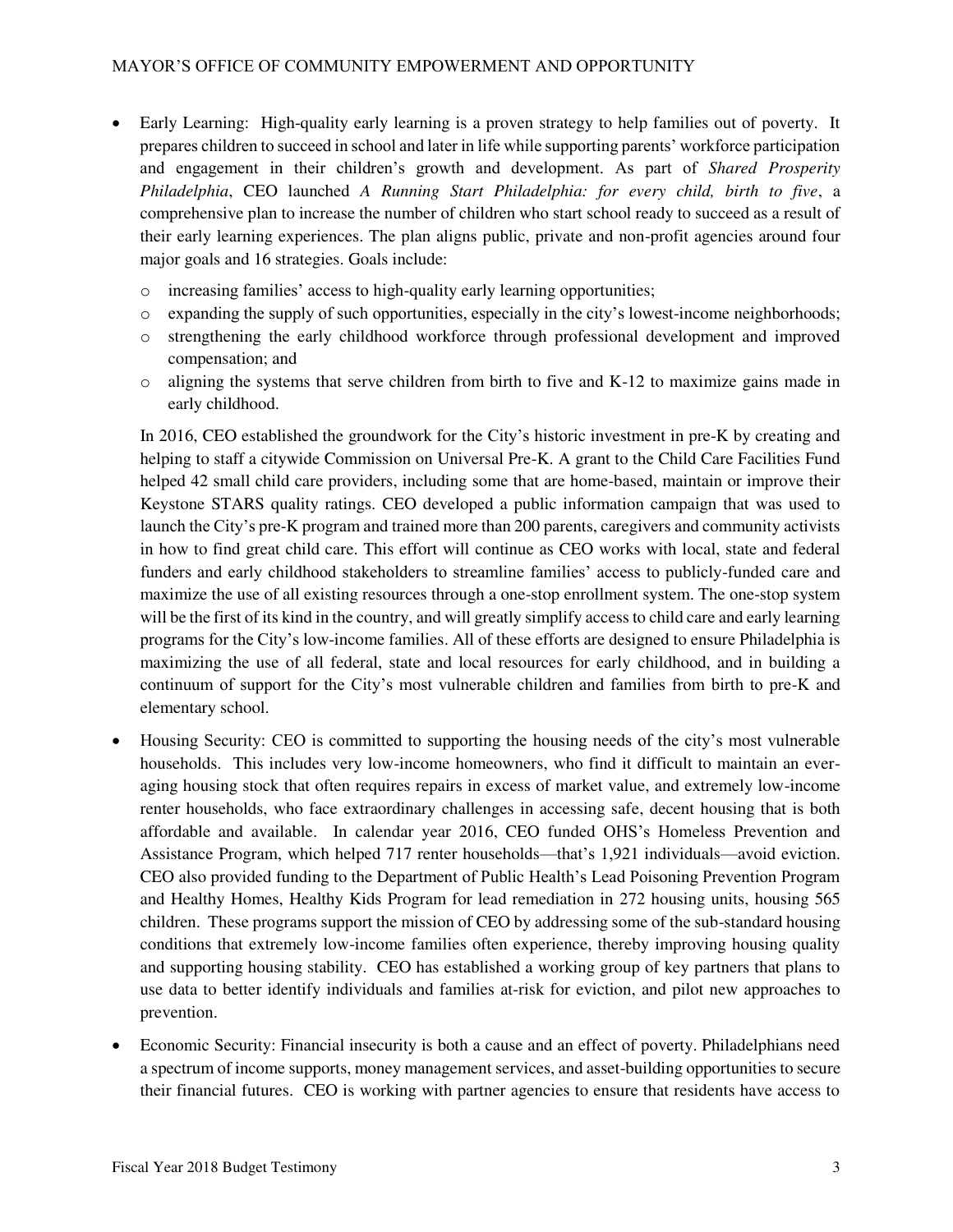quality financial education and services at every stage of life. Now in its fourth year, the Financial Empowerment Center (FEC) program provides free, one-on-one financial counseling to approximately 3,500 clients annually — helping clients achieve their financial goals, such as increasing their savings and credit, and decreasing their debt. In the year ahead, in addition to our Financial Empowerment Center and EITC VITA (Volunteer Income Tax Assistance) programs, we are piloting a credit-building loan program in partnership with FINANTA and the Paschalville Branch of the Free Library of Philadelphia, as well as a Family Savings Account program in partnership with FINANTA and the Pennsylvania Department of Community and Economic Development.

- Essential Services: CEO also supports the Philadelphia Food Access Collaborative, which builds effective, partnership-based solutions to address the challenges of reducing food insecurity in Philadelphia and to better serve the needs of vulnerable individuals who seek congregant meals. Last year, the Meals and More program supported 10 meal sites to help guests connect to the resources they need to help stabilize their lives. Meals and More Participants received 28,803 meals; 20,274 non-meal services, such as benefits screening and legal counseling; and 1,778 referrals to resources, such as drug treatment programs and employment services. Our Food Access team also administers the ID Philly program, which provides free photo identification to 1,032 low-income Philadelphians—a resource that is in incredibly high demand given how essential photo identification is when starting a job, finding a home, and getting medical treatment. Through cross-collaboration within the Health and Human Services Cabinet and a partnership with the Office of Homeless Services, the ID Philly program has doubled in size this year, and we are working closely with community providers to get this essential government document into the hands of those who need it most.
- The West Philadelphia Promise Zone initiative, housed in CEO, has convened and aligned cross-sector stakeholders to connect residents to high quality education, well-paying jobs, affordable housing, health services, and safe, economically healthy places to live. Since its inception in 2013, Promise Zone partners have leveraged the initiative's preference points to garner approximately \$35 million for local efforts. Additionally, this past year the US Department of Education awarded the Promise Neighborhoods designation and grant to the Promise Zone, providing \$30 million over five years to serve students at seven West Philadelphia Schools. CEO has also launched a college and career readiness program, called Promise Corps. This program serves roughly 1,000 students at four West Philadelphia high schools.

CEO's budget consists primarily of grant funding in the amount of \$16,081,101 and General Fund dollars in the amount of \$2,525,318. In FY17, CEO appropriated General Funds for the Reducing Hunger Initiative, which was transferred from the Office of Homeless Services. CEO acts as a backbone organization in partnership with hundreds of organizations in the "Promise Zone." As a result of this designation, we have been able to provide mini-grants in the amount of \$20,000 to civics and community organizations do our work effectively does not come without its challenges, and a lack of diverse funding streams is our biggest obstacle. Our funding comes primarily from the Community Services Block Grant (CSBG), which as I mentioned, President Trump's budget blueprint proposes eliminating. With these already-vulnerable CSBG funds, we are limited to serving individuals who are 125% or below the poverty line, or \$30,750 for a family of four (4).

In partnership with all of you, we are confident that our work will continue to strengthen and expand opportunity for our city's residents. Thank you, and I would be happy to answer any questions at this time.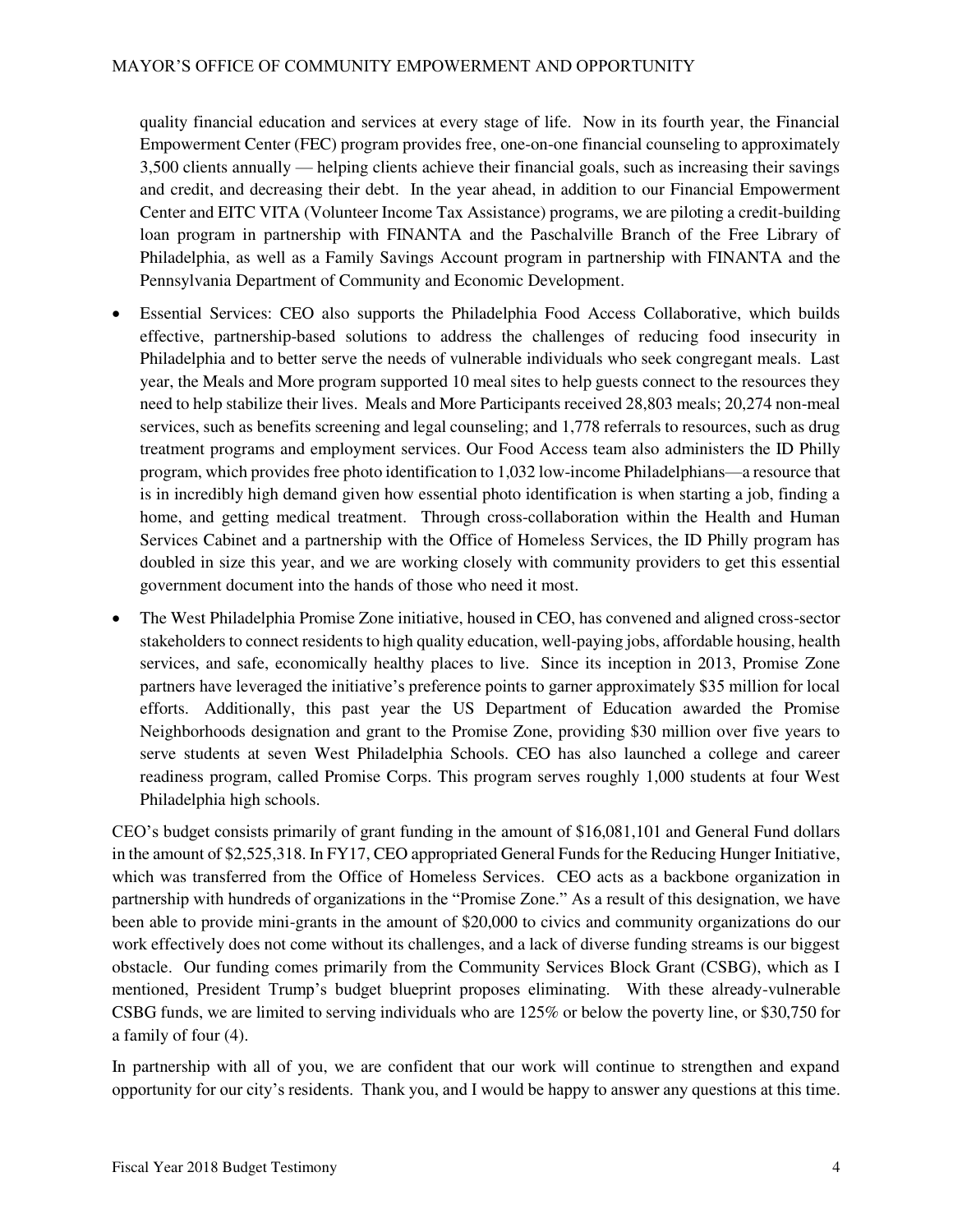# **BUDGET SUMMARY & OTHER BUDGET DRIVERS**

| <b>Staff Demographics Summary (as of December 2016)</b> |           |           |          |           |  |  |  |
|---------------------------------------------------------|-----------|-----------|----------|-----------|--|--|--|
|                                                         | Total     | Minority  | White    | Female    |  |  |  |
| Number of Full-Time Staff                               | 36        | 28        | 8        | 23        |  |  |  |
| Number of Civil-Service Exempt Staff                    | 36        | 28        | 8        | 23        |  |  |  |
| Number of Executive Staff (deputy level and above)      | 3         | 2         |          |           |  |  |  |
| Average Salary, Full-Time Staff                         | \$56,409  | \$54,116  | \$64,438 | \$53,291  |  |  |  |
| Average Salary, Civil-Service Exempt Staff              | \$56,409  | \$54,116  | \$64,438 | \$53,291  |  |  |  |
| Average Salary, Executive Staff                         | \$110,000 | \$117,500 | \$95,000 | \$105,000 |  |  |  |
| Median Salary, Full-Time Staff                          | \$50,198  | \$46,239  | \$61,500 | \$48,645  |  |  |  |
| Median Salary, Civil-Service Exempt Staff               | \$50,198  | \$46,239  | \$61,500 | \$48,645  |  |  |  |
| Median Salary, Executive Staff                          | \$105,000 | \$117,500 | \$95,000 | \$105,000 |  |  |  |

| <b>Employment Levels (as of December 2016)</b> |                 |          |  |  |  |  |  |
|------------------------------------------------|-----------------|----------|--|--|--|--|--|
|                                                | <b>Budgeted</b> | Filled   |  |  |  |  |  |
| Number of Full-Time Positions                  | 43              | 36       |  |  |  |  |  |
| Number of Part-Time Positions                  |                 |          |  |  |  |  |  |
| Number of Civil-Service Exempt Positions       | 43              | 36       |  |  |  |  |  |
| Number of Executive Positions                  | з               | 3        |  |  |  |  |  |
| Average Salary of All Full-Time Positions      | \$56,002        | \$56,409 |  |  |  |  |  |
| Median Salary of All Full-Time Positions       | \$48,645        | \$50,198 |  |  |  |  |  |

Note: Staff Demographics Summary and Employment Levels table are All Funds.

| <b>General Fund Financial Summary by Class</b> |                |                    |                |                    |                |                   |
|------------------------------------------------|----------------|--------------------|----------------|--------------------|----------------|-------------------|
|                                                | FY16 Original  | FY16 Actual        | FY17 Original  | FY17 Estimated     | FY18 Proposed  | Difference: FY18- |
|                                                | Appropriations | <b>Obligations</b> | Appropriations | <b>Obligations</b> | Appropriations | <b>FY17</b>       |
| Class 100 - Employee Compensation              | \$0            | \$90,000           | \$90,000       | \$90,000           | \$295,000      | \$205,000         |
| Class 200 - Purchase of Services               | \$605,000      | \$835,000          | \$2,435,318    | \$2,435,318        | \$1,445,000    | $($ \$990,318)    |
| Class 300 - Materials and Supplies             | \$0            | \$0                | \$0            | \$0                | \$0            | \$0               |
| Class 400 - Equipment                          | \$0            | \$0                | \$0            | \$0                | -\$0           | \$0               |
| Class 500 - Contributions                      | \$0            | \$13,500           | \$0            | \$0                | \$0            | \$0               |
| Class 700 - Debt Service                       | \$0            | \$0                | \$0            | \$0                | \$0            | \$0               |
| Class 800 - Payment to Other Funds             | \$0            | \$0                | \$0            | \$0                | -\$0           | \$0               |
| Class 900 - Advances/Misc. Payments            | \$0            | \$0                | \$0            | \$0                | \$0            | \$0               |
|                                                | \$605,000      | \$938,500          | \$2,525,318    | \$2,525,318        | \$1,740,000    | $(\$785,318)$     |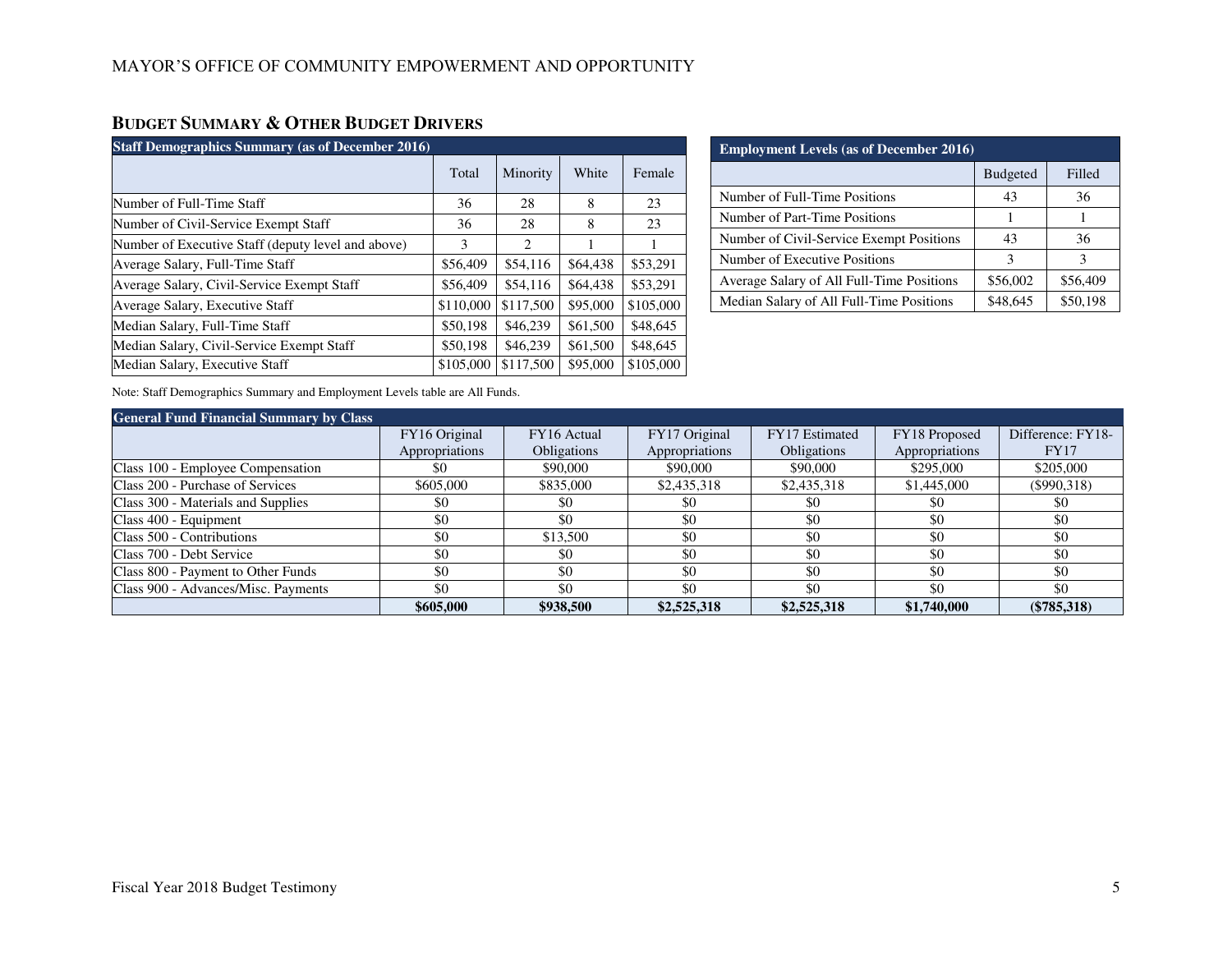# MAYOR'S OFFICE OF COMMUNITY EMPOWERMENT AND OPPORTUNITY

| <b>Grants Revenue Fund Financial Summary by Class</b> |                                 |                            |                                 |                               |                                 |                                  |  |
|-------------------------------------------------------|---------------------------------|----------------------------|---------------------------------|-------------------------------|---------------------------------|----------------------------------|--|
|                                                       | FY16 Original<br>Appropriations | FY16 Actual<br>Obligations | FY17 Original<br>Appropriations | FY17 Estimated<br>Obligations | FY18 Proposed<br>Appropriations | Difference: FY18-<br><b>FY17</b> |  |
| Class 100 - Employee Compensation                     | \$2,800,644                     | \$1,983,556                | \$3,102,912                     | \$2,405,135                   | \$3,126,677                     | \$721,542                        |  |
| Class 200 - Purchase of Services                      | \$13,075,621                    | \$9,943,324                | \$12,979,913                    | \$11,104,783                  | \$16,486,379                    | \$5,381,596                      |  |
| Class 300 - Materials and Supplies                    | \$13,125                        | \$26,862                   | \$17,522                        | \$10,969                      | \$14,260                        | \$3,291                          |  |
| Class 400 - Equipment                                 | \$35,000                        | \$55,189                   | \$40,943                        | \$38,618                      | \$50,203                        | \$11,585                         |  |
| Class 500 - Contributions                             | \$0                             | \$0                        | \$0                             | \$0                           | \$0                             | \$0                              |  |
| Class 700 - Debt Service                              | \$0                             | \$0                        | \$0                             | \$0                           | \$0                             | \$0                              |  |
| Class 800 - Payment to Other Funds                    | \$0                             | \$0                        | \$0                             | \$0                           | \$0                             | \$0                              |  |
| Class 900 - Advances/Misc. Payments                   | \$0                             | \$0                        | \$0                             | \$0                           | \$0                             | \$0                              |  |
|                                                       | \$15,924,390                    | \$12,008,932               | \$16,141,290                    | \$13,559,505                  | \$19,677,519                    | \$6,118,014                      |  |

| <b>Professional Services Contracts Summary</b> |             |             |             |             |             |                              |  |  |
|------------------------------------------------|-------------|-------------|-------------|-------------|-------------|------------------------------|--|--|
|                                                | <b>FY12</b> | <b>FY13</b> | <b>FY14</b> | <b>FY15</b> | <b>FY16</b> | <b>FY17 YTD</b><br>(Q1 & Q2) |  |  |
| Total amount of contracts                      | \$201,505   | \$60,000    | \$72,045    | \$130,643   | \$140,319   | \$92,881                     |  |  |
| Total amount to M/W/DSBE                       | \$112,000   | \$10,000    | \$50,000    | \$71,072    | \$64,000    | \$52,298                     |  |  |
| <b>Participation Rate</b>                      | 56%         | $17\%$      | 69%         | 54%         | 46%         | 56%                          |  |  |

| <b>M/W/DSBE Contract Participation Goal</b> |             |      |             |  |  |  |  |
|---------------------------------------------|-------------|------|-------------|--|--|--|--|
|                                             | <b>FY16</b> | FY17 | <b>FY18</b> |  |  |  |  |
| M/W/DSBE Contract Participation Goal        | 50%         | 50%  | 51%         |  |  |  |  |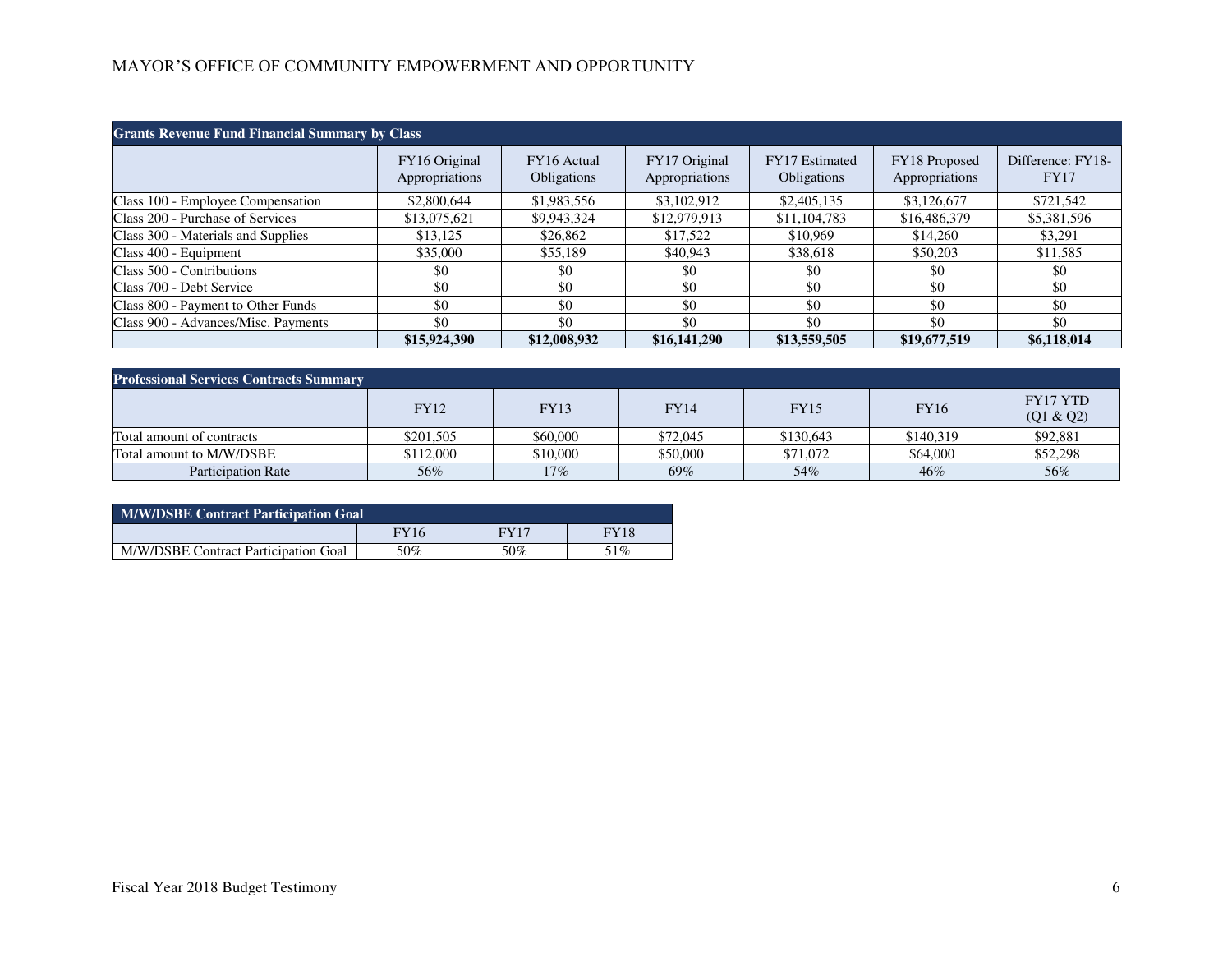### **PROPOSED BUDGET OVERVIEW**

#### **Proposed Funding Request**:

The proposed Fiscal Year 2018 General Fund budget totals \$1.74 million, a decrease of \$785,318 over Fiscal Year 2017 estimated obligation levels.

The proposed budget includes:

- \$295,000 in Class 100, a \$205,000 increase over FY17. This funding will be used to hire an Assistant Director of Workforce Strategies and a PowerCorpsPHL Project Manager.
- \$1.445 million in Class 200, a \$990,318 decrease over FY17.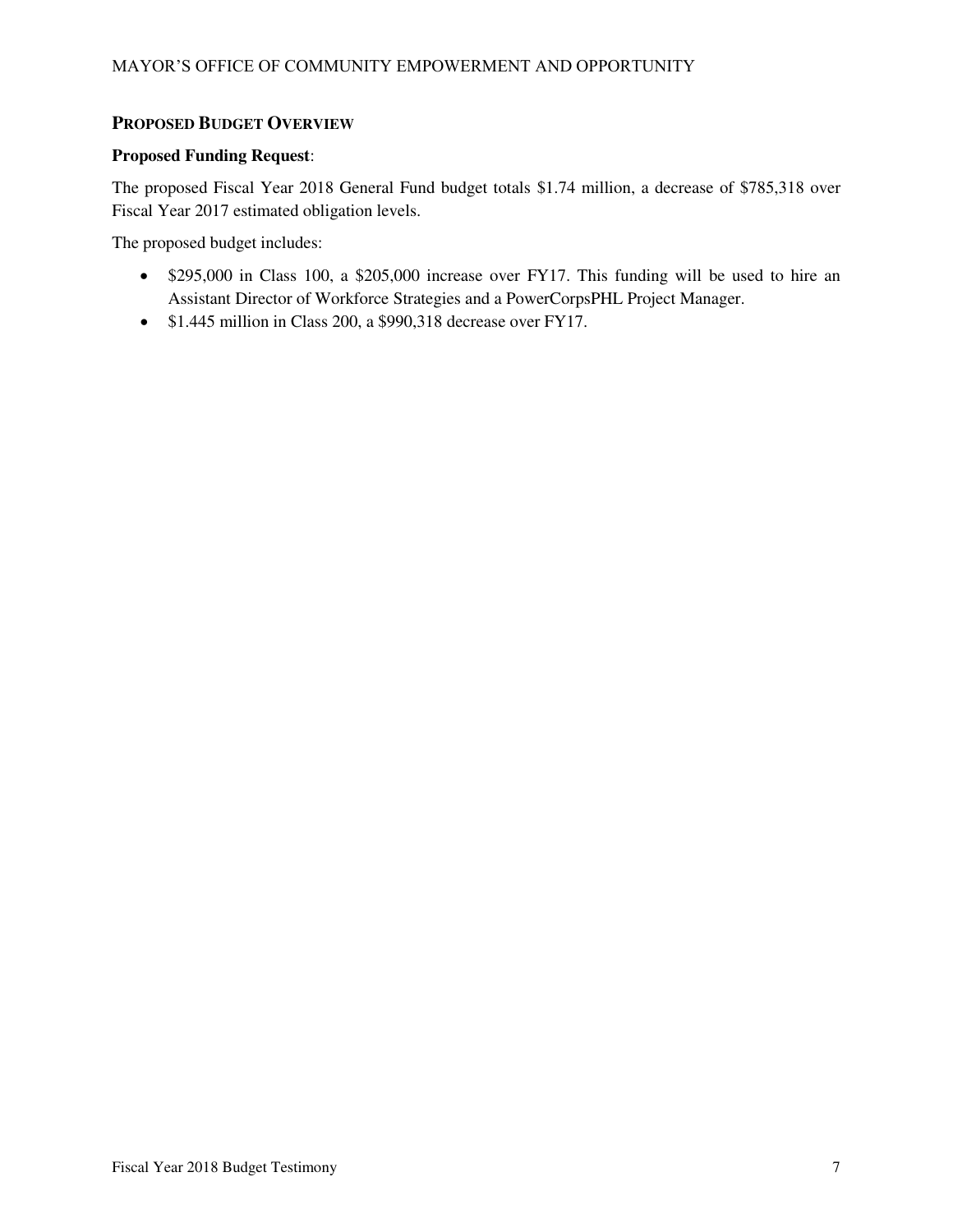## **STAFFING LEVELS**

The department is requesting three General Funded positions for FY18, an increase of two positions (\$205,000 in additional funding) over FY17.

The increase is attributed to two new staff positions — an Assistant Director of Workforce Strategies and a PowerCorpsPHL Project Manager.

The department is requesting 43 Grant Funded positions for FY18, a decrease of one position from FY17. The decrease resulted from a grant-funded position ending at the end of the grant.

### **NEW HIRES**

| New Hires (from December 2016 to present) |                                            |  |  |  |  |
|-------------------------------------------|--------------------------------------------|--|--|--|--|
|                                           | <b>Total Number of New</b><br><b>Hires</b> |  |  |  |  |
| African<br>America/Black                  |                                            |  |  |  |  |
| White                                     |                                            |  |  |  |  |
| ν                                         |                                            |  |  |  |  |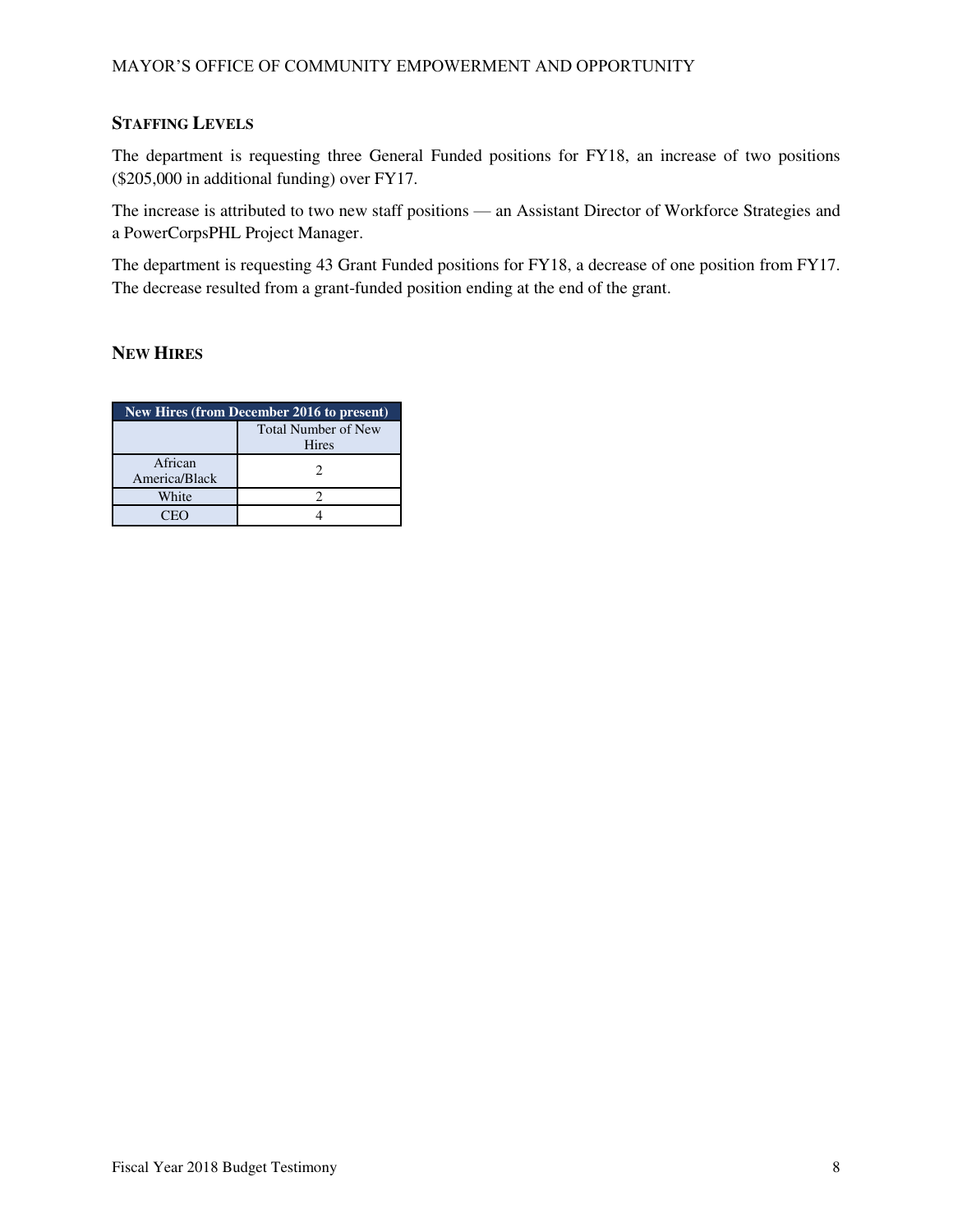#### MAYOR'S OFFICE OF COMMUNITY EMPOWERMENT AND OPPORTUNITY

# **PERFORMANCE, CHALLENGES, AND INITIATIVES**

| <b>FY18</b> Performance Measures                                |             |             |             |             |
|-----------------------------------------------------------------|-------------|-------------|-------------|-------------|
| Measure                                                         | <b>FY16</b> | <b>FY17</b> | <b>FY17</b> | <b>FY18</b> |
|                                                                 | Actual      | <b>YTD</b>  | Estimate    | Target      |
| Total subsidized employment opportunities created               | 149         | 79          | 200         | 200         |
| [Job Creation & Workforce Development]                          |             |             |             |             |
| Total applications submitted *                                  | 12,016      | 4,708       | 9,000       | 9,000       |
| [Benefit Access]                                                |             |             |             |             |
| Total confirmed enrollments *                                   | 5,701       | 1,365       | 4,400       | 4,400       |
| [Benefit Access]                                                |             |             |             |             |
| Meals provided across all meal sites (per week) **              | 589         | 400         | 400         | 400         |
| [Emergency Meals]                                               |             |             |             |             |
| Number of people with credit score raised by at least 35 points | N/A         | 59          | 120         | 120         |
| [Economic Security]                                             |             |             |             |             |
| Connected to asset-building vehicles ***                        | N/A         | 32          | 50          | 50          |
| [Economic Security]                                             |             |             |             |             |
| Received free tax preparation and filing services               | 3,200       | 3,200       | 3,200       | 3,200       |
| [Economic Security]                                             |             |             |             |             |
| <b>Obtained Earned Income Tax Credit</b>                        | 1,711       | 1,967       | 1,970       | 1,500       |
| [Economic Security]                                             |             |             |             |             |
| <b>OHS EARU</b> households assisted                             | 594         | 392         | 600         | 400         |
| [Housing Security]                                              |             |             |             |             |
| PDPH CLPP and Healthy Homes Healthy Kids - households assisted  | 272         | 119         | 250         | 250         |
| [Housing Security]                                              |             |             |             |             |

*\*Targets are based on contractual goals. In FY16, the provider exceeded the target outcomes.* 

*\*\*The City's alternate meal site has not opened in FY17. At the same time, CEO's convening of partners via the Food Access Collaborative has helped to create a more coordinated and effective emergency food network throughout Philadelphia that has added 4,692 additional weekly emergency meals from 2013 to 2016.* 

*\*\*\*Reduced goals due to end of grant funding for this project.*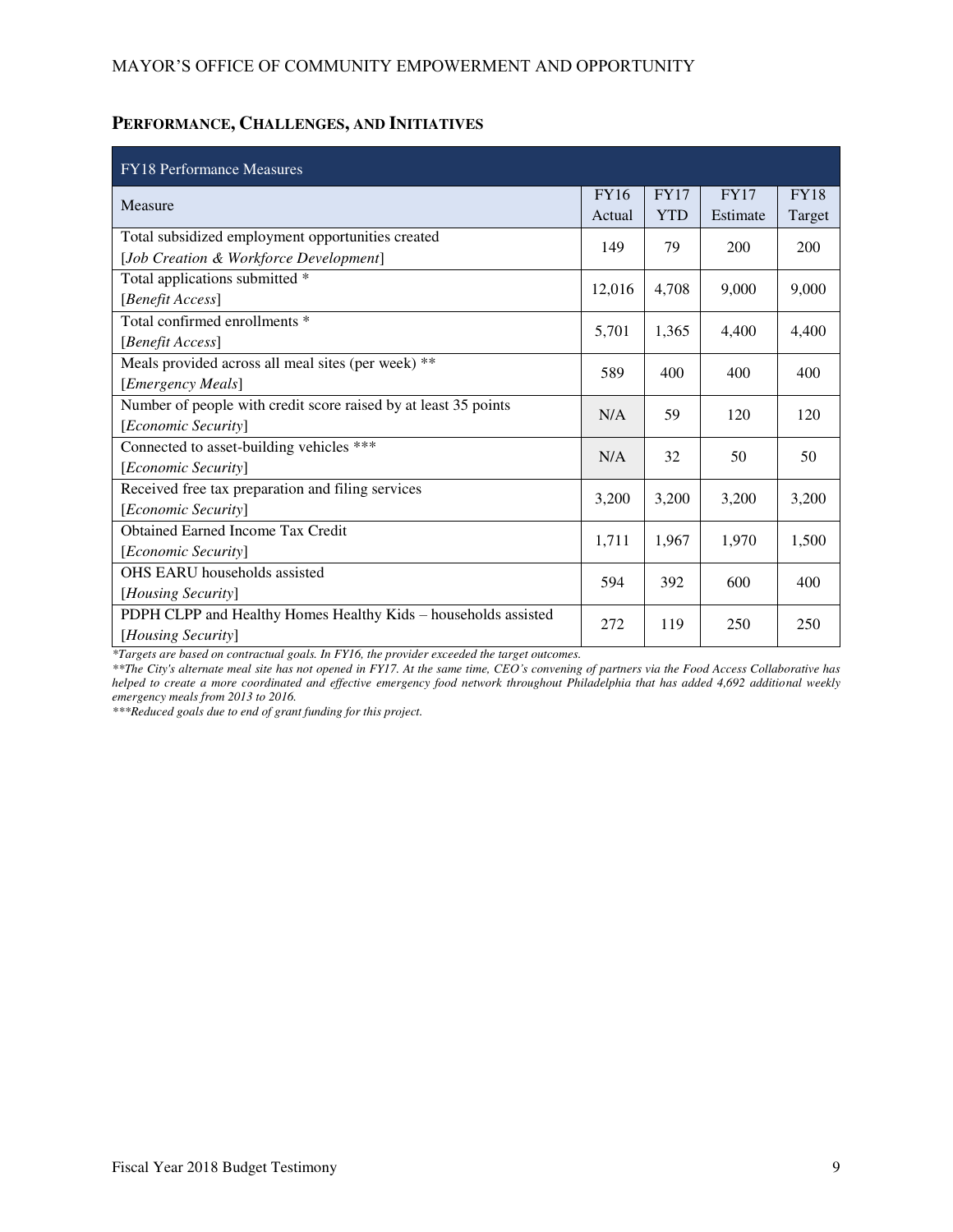#### **OTHER BUDGETARY IMPACTS**

#### **Federal and State (Where Applicable)**

President Trump's proposed budget eliminates the Community Services Block Grant, which provides support to move Philadelphians out of poverty. CSBG dollars are dedicated to families with incomes less than 125% of the Federal Poverty Level, and cover essential programs that include benefits enrollment, emergency meal provision, and workforce development.

The proposed budget also eliminates the Low Income Home Energy Assistance Program (LIHEAP), which last year helped elderly and low-income Philadelphians pay their heating and electricity bills; reduces funding to the Special Supplemental Nutrition Program for Women, Infants, and Children (WIC), which provides for supplemental foods and health care referrals for low-income pregnant and postpartum women and their infant children who are found to be at nutritional risk; and eliminates the Corporation for National and Community Service, which supports AmeriCorps, Senior Corps, the Social Innovation Fund, PowerCorpsPHL and the Foster Grandparent Program — vital programs that assist countless disconnected youth and seniors. The HOME Investment Partnerships Program and the Choice Neighborhoods program, both of which support Philadelphia communities, are also eliminated in the budget proposal, as well as the Neighborhood Reinvestment Corporation, which supports the city's pre-K facilities.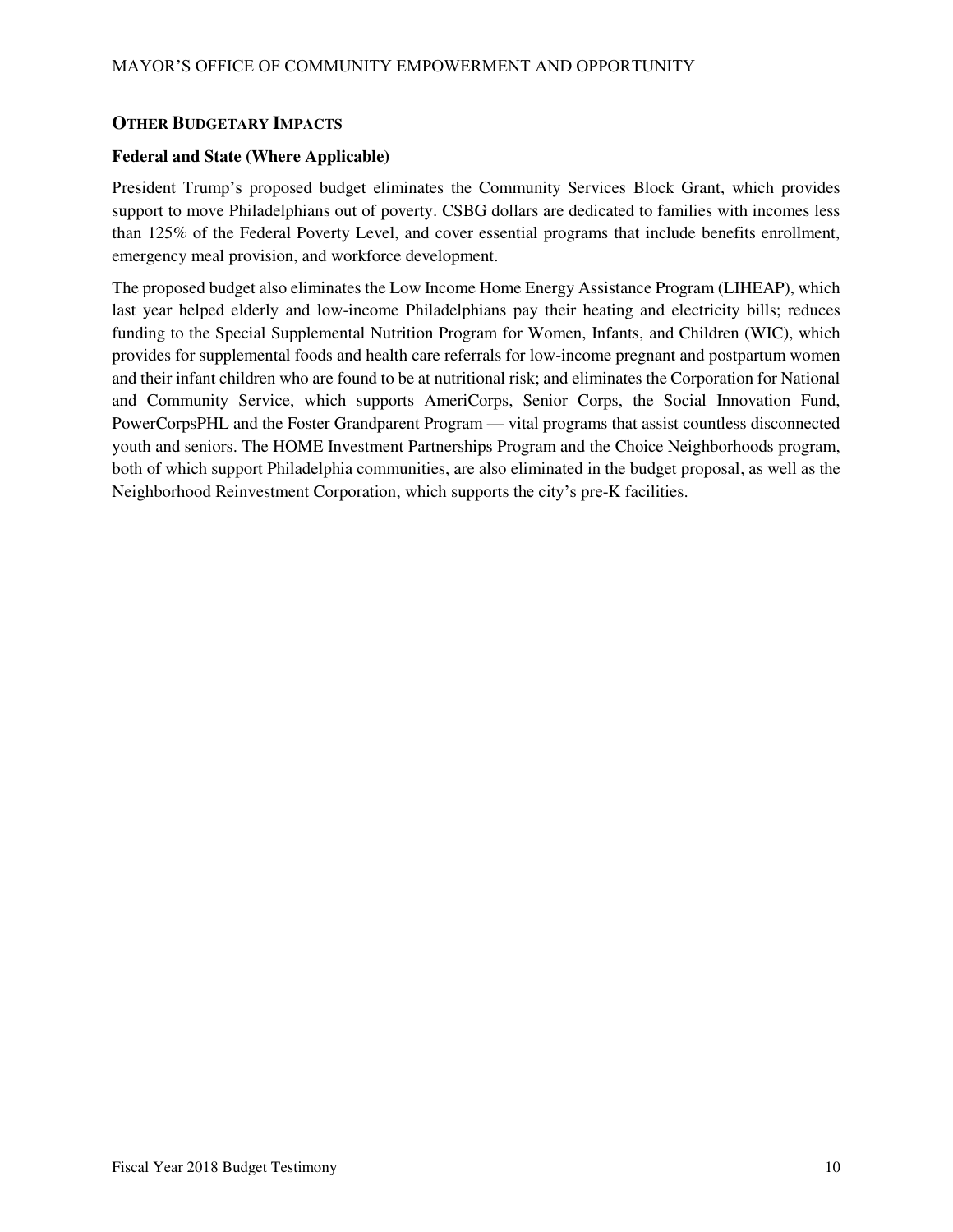## MAYOR'S OFFICE OF COMMUNITY EMPOWERMENT AND OPPORTUNITY

## **CONTRACTING EXPERIENCE**

All of CEO's large contracts are with non-profit entities.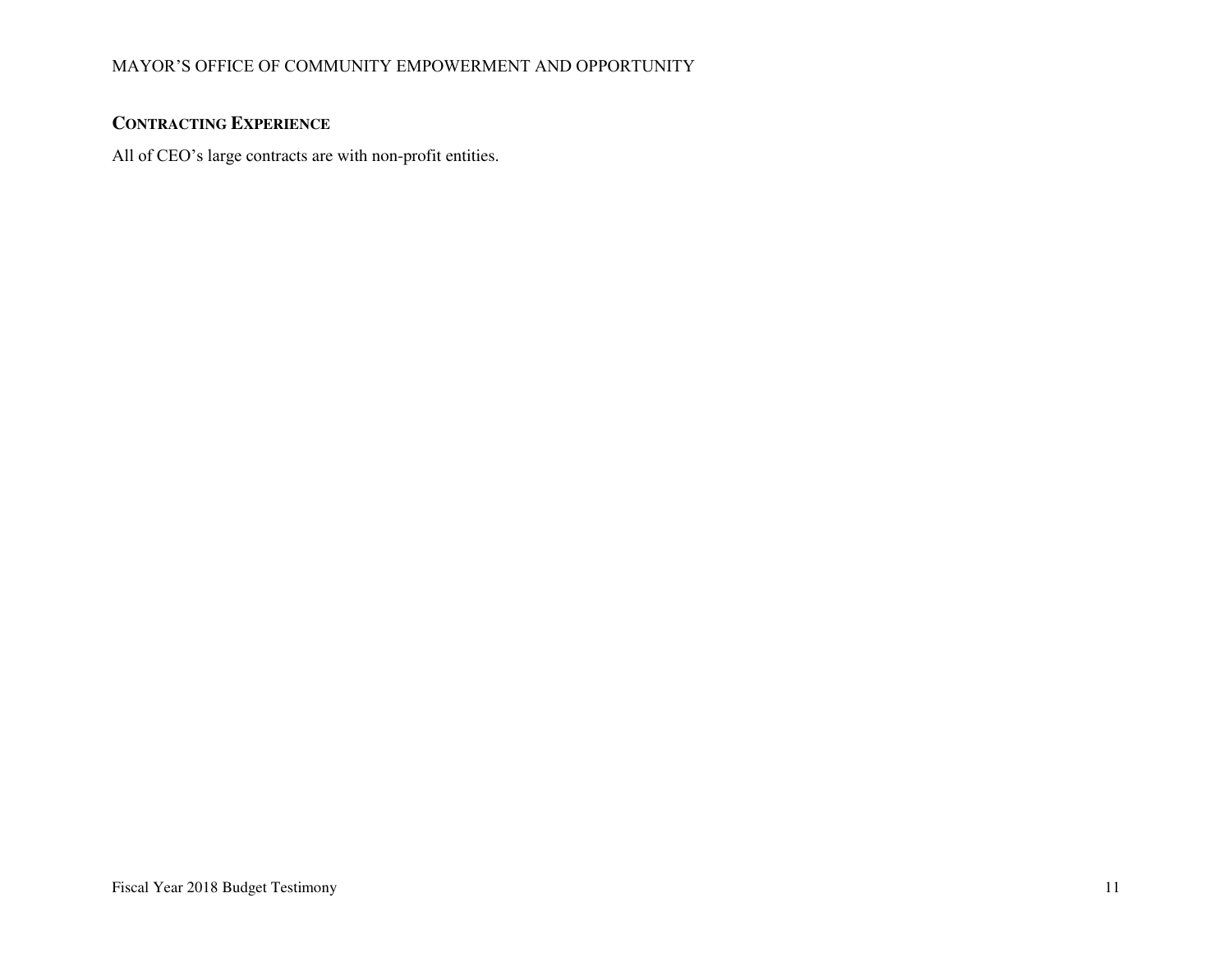# **EMPLOYEE DATA**

| <b>Staff Demographics (as of December 2016)</b> |                        |                                   |                      |                        |                                   |  |  |
|-------------------------------------------------|------------------------|-----------------------------------|----------------------|------------------------|-----------------------------------|--|--|
|                                                 | <b>Full-Time Staff</b> |                                   |                      | <b>Executive Staff</b> |                                   |  |  |
|                                                 | Male                   | Female                            |                      | Male                   | Female                            |  |  |
|                                                 |                        | African-American African-American |                      |                        | African-American African-American |  |  |
| Total                                           | 6                      | 15                                | Total                |                        |                                   |  |  |
| % of Total                                      | 17%                    | 42%                               | % of Total           | 33%                    | 33%                               |  |  |
| Average Salary                                  | $\overline{$}67,226$   | \$51,881                          | Average Salary       | $\overline{$}130,000$  | \$105,000                         |  |  |
| <b>Median Salary</b>                            | \$64,888               | \$45,033                          | <b>Median Salary</b> | \$130,000              | \$105,000                         |  |  |
|                                                 | White                  | White                             |                      | White                  | White                             |  |  |
| Total                                           | 3                      | 5                                 | Total                |                        | $\overline{0}$                    |  |  |
| % of Total                                      | 8%                     | 14%                               | % of Total           | 33%                    | $0\%$                             |  |  |
| Average Salary                                  | \$72,000               | \$59,900                          | Average Salary       | \$95,000               | \$0                               |  |  |
| <b>Median Salary</b>                            | \$81,000               | \$60,000                          | <b>Median Salary</b> | \$95,000               | \$0                               |  |  |
|                                                 | Hispanic               | Hispanic                          |                      | Hispanic               | Hispanic                          |  |  |
| Total                                           |                        | 3                                 | Total                | $\theta$               | $\theta$                          |  |  |
| % of Total                                      | 3%                     | $8\%$                             | % of Total           | $0\%$                  | $0\%$                             |  |  |
| Average Salary                                  | \$43,988               | \$49,325                          | Average Salary       | \$0                    | \$0                               |  |  |
| <b>Median Salary</b>                            | \$43,988               | \$46,575                          | <b>Median Salary</b> | \$0                    | \$0                               |  |  |
|                                                 | Asian                  | Asian                             |                      | Asian                  | Asian                             |  |  |
| Total                                           | 3                      | $\overline{0}$                    | Total                | $\boldsymbol{0}$       | $\theta$                          |  |  |
| % of Total                                      | 8%                     | $0\%$                             | % of Total           | $0\%$                  | $0\%$                             |  |  |
| Average Salary                                  | \$47,233               | \$0                               | Average Salary       | \$0                    | \$0                               |  |  |
| <b>Median Salary</b>                            | \$45,902               | \$0                               | <b>Median Salary</b> | \$0                    | \$0                               |  |  |
|                                                 | Other                  | Other                             |                      | Other                  | Other                             |  |  |
| Total                                           | $\boldsymbol{0}$       | $\boldsymbol{0}$                  | Total                | $\boldsymbol{0}$       | $\boldsymbol{0}$                  |  |  |
| % of Total                                      | $0\%$                  | $0\%$                             | % of Total           | $0\%$                  | $0\%$                             |  |  |
| Average Salary                                  | \$0                    | \$0                               | Average Salary       | \$0                    | \$0                               |  |  |
| <b>Median Salary</b>                            | $\overline{50}$        | $\overline{50}$                   | <b>Median Salary</b> | $\overline{50}$        | $\overline{50}$                   |  |  |
|                                                 | Bilingual              | Bilingual                         |                      | Bilingual              | Bilingual                         |  |  |
| Total                                           | 6                      | $\overline{2}$                    | Total                | 1                      | $\mathbf{0}$                      |  |  |
| % of Total                                      | 17%                    | 6%                                | % of Total           | $33\%$                 | $0\%$                             |  |  |
| Average Salary                                  | \$60,281               | \$43,988                          | Average Salary       | \$95,000               | \$0                               |  |  |
| <b>Median Salary</b>                            | \$52,951               | \$43,988                          | <b>Median Salary</b> | \$95,000               | $\overline{50}$                   |  |  |
|                                                 | Male                   | Female                            |                      | Male                   | Female                            |  |  |
| Total                                           | 13                     | 23                                | Total                | $\overline{c}$         |                                   |  |  |
| % of Total                                      | 36%                    | 64%                               | % of Total           | 67%                    | 33%                               |  |  |
| Average Salary                                  | \$61,926               | \$53,291                          | Average Salary       | \$112,500              | \$105,000                         |  |  |
| <b>Median Salary</b>                            | \$60,000               | \$48,645                          | <b>Median Salary</b> | \$112,500              | \$105,000                         |  |  |